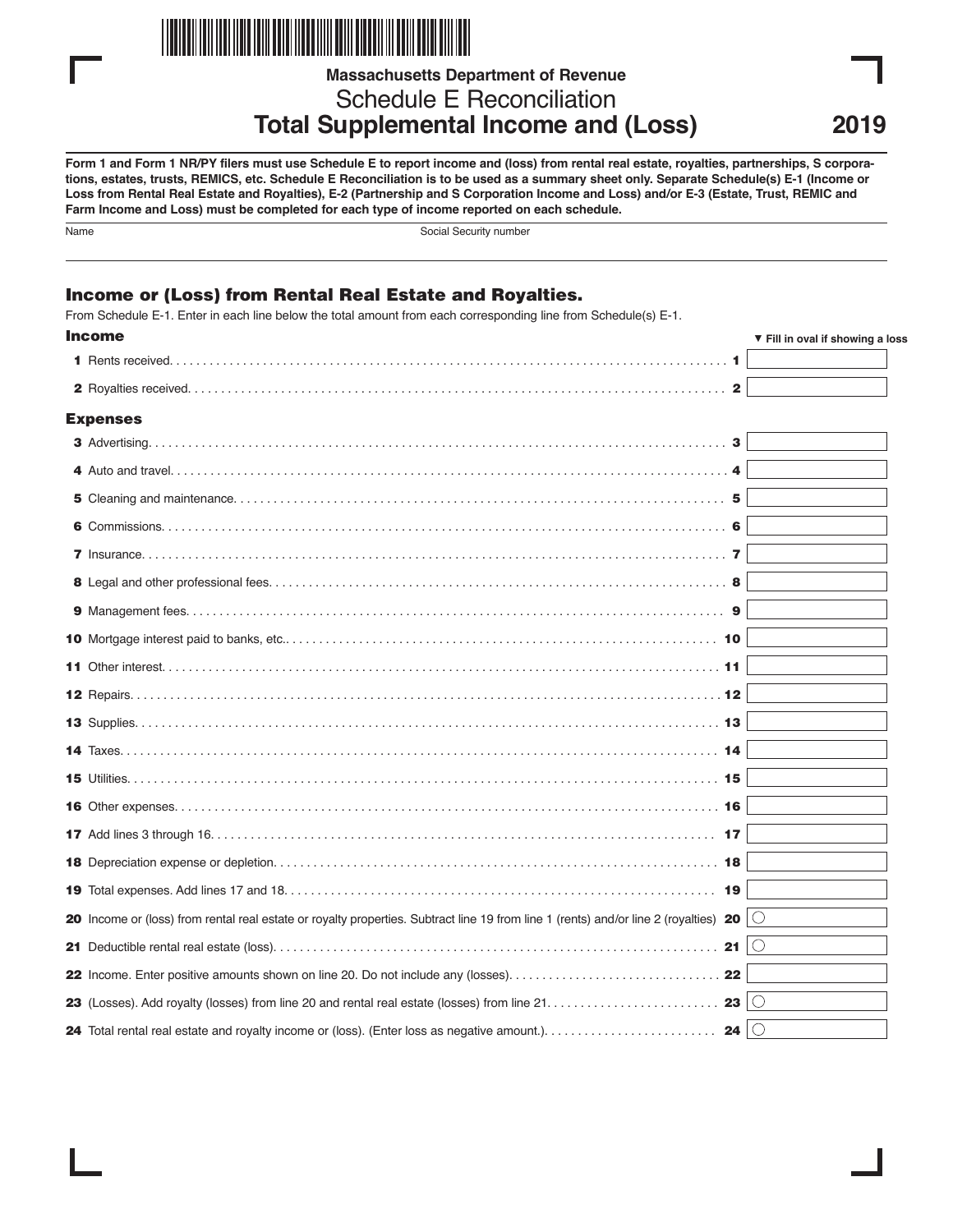

Name Social Security number

## Income or (Loss) from Partnerships and S Corporations

| From Schedule E-2. Enter in each line below the total amount from each corresponding line from Schedule(s) E-2. | ▼ Fill in oval if showing a loss |
|-----------------------------------------------------------------------------------------------------------------|----------------------------------|
|                                                                                                                 |                                  |
|                                                                                                                 |                                  |
|                                                                                                                 |                                  |
|                                                                                                                 |                                  |
|                                                                                                                 |                                  |
|                                                                                                                 |                                  |
|                                                                                                                 |                                  |
|                                                                                                                 |                                  |
|                                                                                                                 |                                  |
|                                                                                                                 |                                  |
| 35 Total income or (loss) from partnerships and S corporations. Subtract total of lines 33 and 34 from line 32. |                                  |

36 Fill in if you are reporting any loss not allowed in a prior year due to the at-risk, or basis limitations; a prior year unallowed loss from a passive activity (if that loss was not reported on U.S. Form 8582) or unreimbursed partnership expenses. . . . . . . . . . . . . . . . . . . . . . . . . . . . . . . . .

#### Income or (Loss) from Estates and Trusts. From Schedule E-3, Income or (Loss) from Estates and Trusts. Enter in each line below the total amount from each corresponding line from Schedule(s) E-3, Income or (Loss) from Estates and Trusts.

| bolon allo total amount from outri-ourlooponaing line from ourloudle(e) $\sqsubset$ of friodrite or ( $\sqsubset$ 000) from $\sqsubset$ 014100 and fraoto. |            |  |
|------------------------------------------------------------------------------------------------------------------------------------------------------------|------------|--|
|                                                                                                                                                            |            |  |
|                                                                                                                                                            |            |  |
|                                                                                                                                                            |            |  |
|                                                                                                                                                            |            |  |
|                                                                                                                                                            |            |  |
|                                                                                                                                                            |            |  |
| 44 Estate or non-grantor-type trust income taxed on Massachusetts Form 2, if included in line 43. 44                                                       |            |  |
| 45 Grantor-type trust and non-Massachusetts estate and trust income. Subtract line 44 from line 43. 45 $\circ$                                             |            |  |
|                                                                                                                                                            |            |  |
|                                                                                                                                                            |            |  |
|                                                                                                                                                            |            |  |
| 49 Income or (loss) from grantor-type trusts and non-Massachusetts estates and trusts. Subtract line 48 from 45.                                           | 49 $\circ$ |  |

## Income or (Loss) from Real Estate Mortgage Investment Conduits (REMICs)

From Schedule E-3, Income or (loss) from REMICs. Enter in each line below the total amount from each corresponding line from Schedule(s) E-3, Income or (Loss) from REMICs.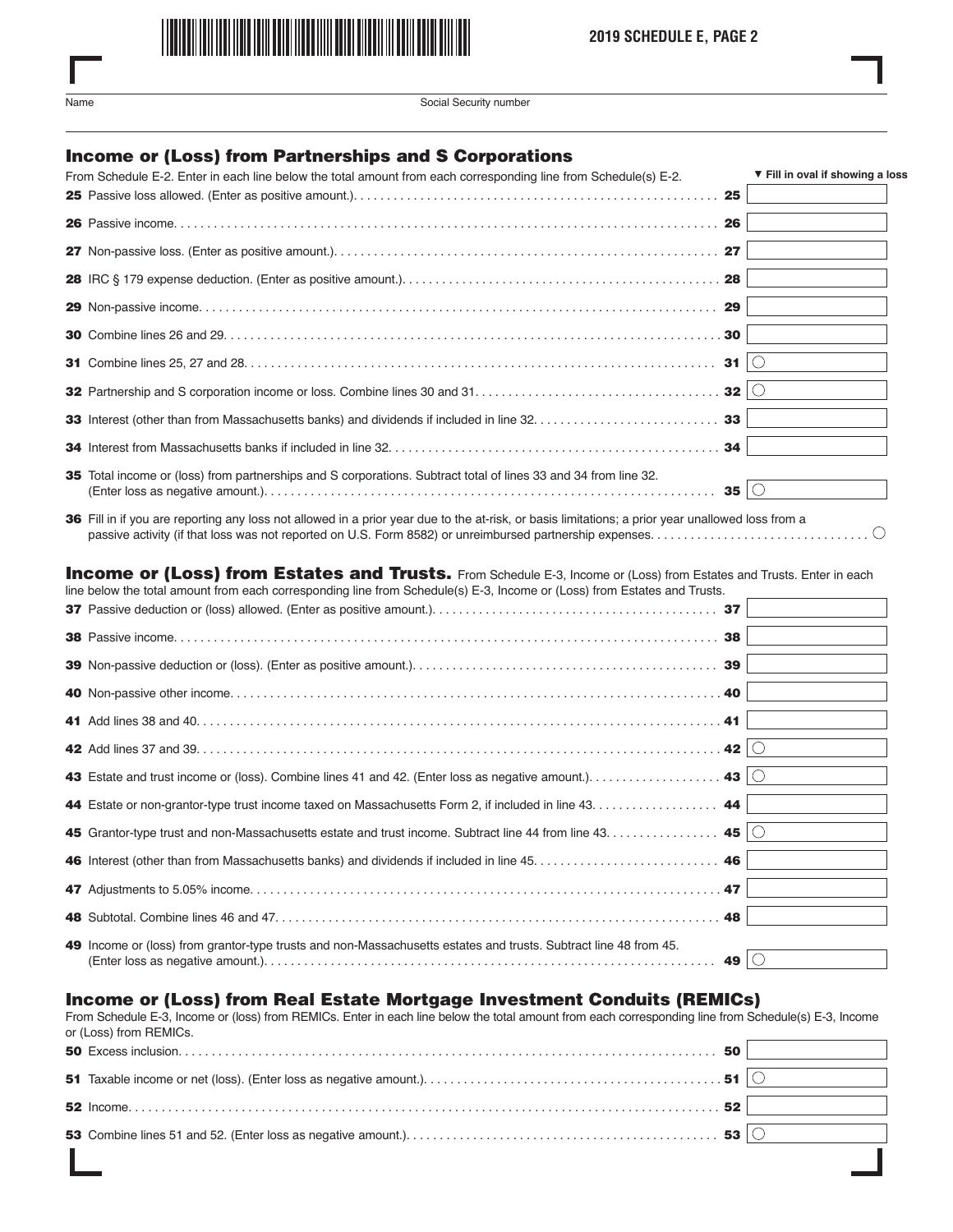

# **2019 SCHEDULE E, PAGE 3**

L

| .<br>× | ×<br>۰. |
|--------|---------|

ı

 $\overline{\phantom{a}}$ 

Social Security number

| Farm Income. From Schedule E-3, Farm Income. Enter in each line below the total amount from each<br>corresponding line from Schedule(s) E-3, Farm Income. | ▼ Fill in oval if showing a loss |
|-----------------------------------------------------------------------------------------------------------------------------------------------------------|----------------------------------|
|                                                                                                                                                           |                                  |
| <b>Summary</b>                                                                                                                                            |                                  |
|                                                                                                                                                           |                                  |
|                                                                                                                                                           |                                  |
|                                                                                                                                                           |                                  |
| <b>58</b> Total income or (loss). Combine lines 55, 56 and 57. (Enter loss as negative amount.) Enter here and in Form 1,                                 |                                  |